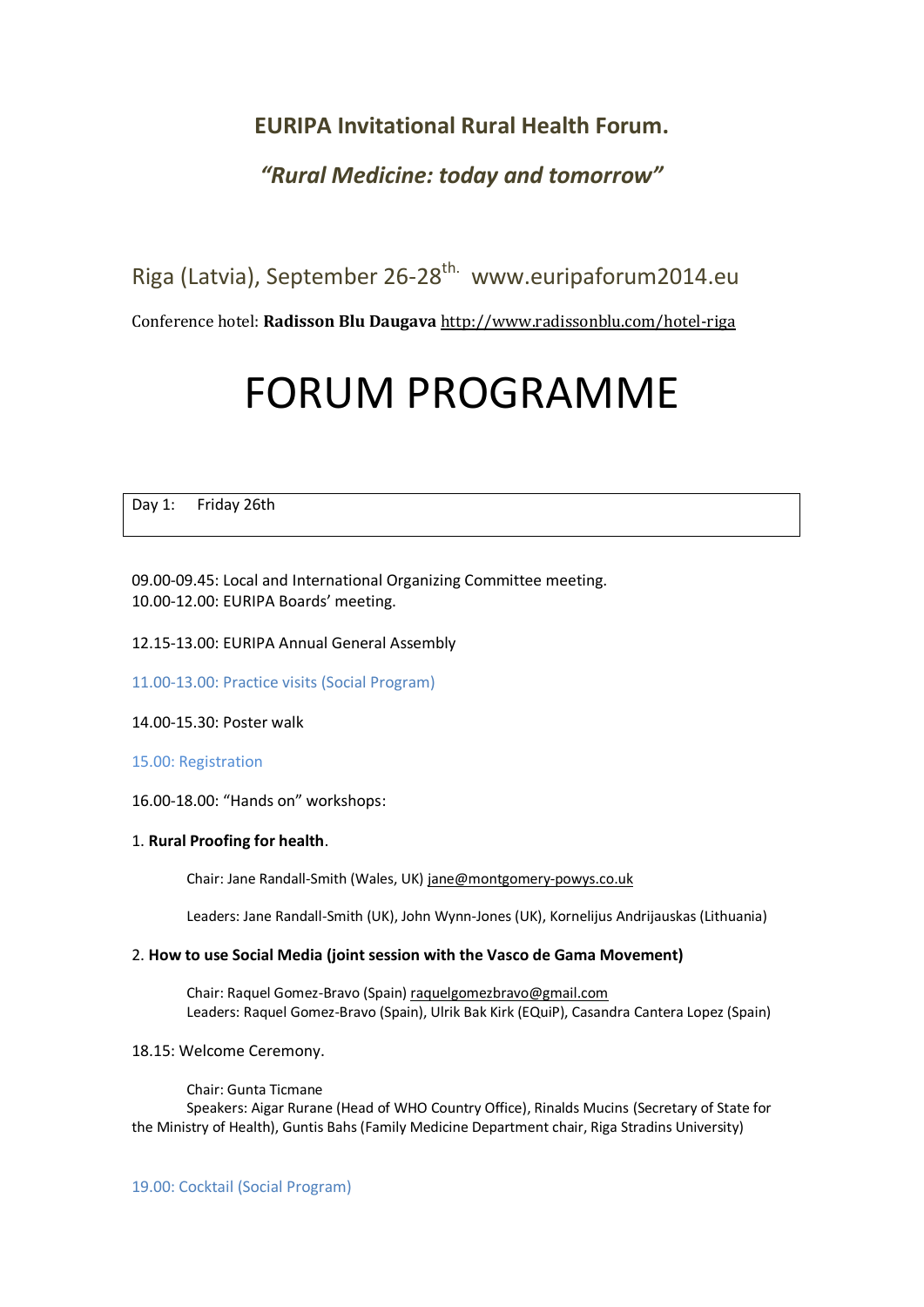Day 2: Saturday 27th

#### 08.15-09.30: Networking Plenary:

#### **Designing a pan-European Rural Health Policy strategy**

Chair: Jose Lopez-Abuin l.abuin@hotmail.com

Speakers: Job Metsemakers (President, WONCA-Europe)

John Wynn-Jones (Chair, WONCA Working Party on Rural Practice)

Diederik Aarendonk (Coordinator, European Forum of Primary Care)

Shengli Niu (International Labour Organization)

Renata Papp (Secretary General, UEMO)

#### 09.30-11.00: Forum workshops

#### 3. **Policy making: primary health care actualities in European countries**

Chairs: John Wynn-Jones (Wales-UK) john@johnwj.com

Christos Lionis (Greece) lionis@galinos.med.uoc.gr

Liga Kozlovska (Latvia[\) liga\\_kozlovska@inbox.lv](mailto:liga_kozlovska@inbox.lv)

| 1. Prof Janko Kersnik (Eslovenia)                          | 1. "Political support to rural health practitioners: developing a<br>family medicine specialist training". |
|------------------------------------------------------------|------------------------------------------------------------------------------------------------------------|
| 2. Prof Witold Lukas (Poland)<br>3. José Augusto Rodrigues | 2. Policy making - examples from Poland<br>3. Primary Health Care reform in Portugal: effectiveness at the |
| Simões (Portugal)                                          | rural area                                                                                                 |
| 4. Valerijs Valdmanis (Latvia)                             | 4. Rural Health making in Latvia: reality and beliefs                                                      |

#### 4. **Prioritising issues in rural health/practic**e

Chairs: Zsuzsanna Farkas-Pall (Romania) farkaspall@yahoo.com

Benedikt Hofbauer (Austria) Benedikt.Hofbaur@gmx.at

Aigars Miezitis (Latvia) Aigars.Miezitis@vmnvd.gov

| 1.MC Martinez-Altarriba (Spain) | 1. Analysis of neurodegenerative diseases in the rural area         |
|---------------------------------|---------------------------------------------------------------------|
| 2. Aigars Miezitis (Latvia)     | 2. The results of the Pilot Project in tele-consultations in Latvia |
| 3. Gindrovel Dumitra (Romania)  | 3. Rural health care in Romania: priorities                         |

#### 11.00: Coffee-break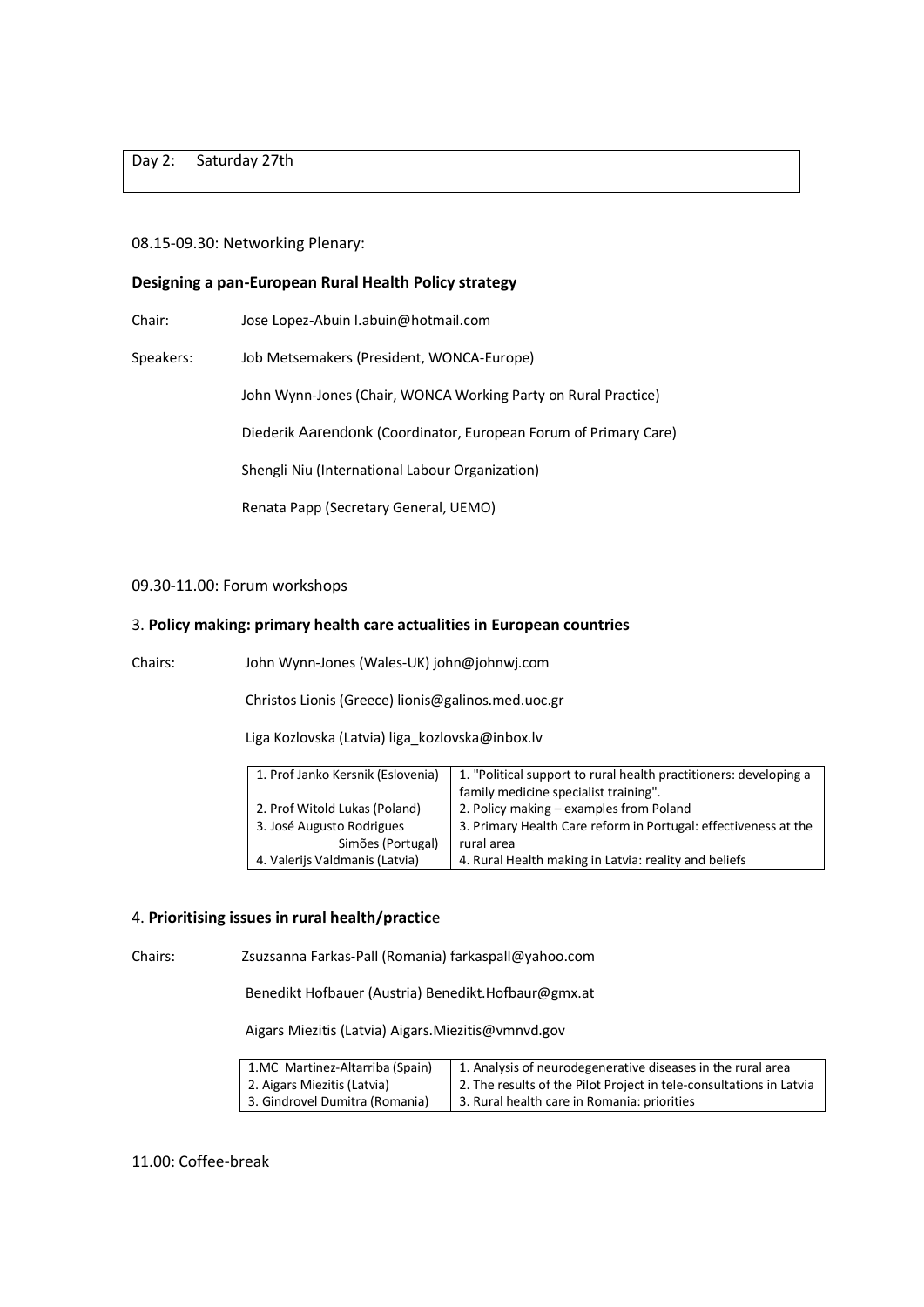#### 11.30-13.00: Forum workshops

#### 5. **Collecting and using evidence to inform policy**

Chairs: Janko Kersnik (Slovenia) janko.kersnik@gmail.com

Zalika Klemenc-Ketis (Slovenia) zalika.klemenc.ketis@gmail.com

Sandra Gintere (Latvia) sandra.gintere@rsu.lv

| 1. Ruth Kalda and Anneli | 1. How to influence policy by collecting and using evidence           |
|--------------------------|-----------------------------------------------------------------------|
| Rätsep (Estonia)         |                                                                       |
| 3. Prof Ludmila          | 3. Do patients want to evaluate the quality of health care? A short   |
| Marcinowicz (Poland)     | survey among patients from villages and small towns                   |
| 4. Ilze Grauze (Latvia)  | 4. How to influence policy by collecting and using evidence in Latvia |

#### 6. **Structure of primary healthcare in rural locations - is there a universal model?**

Chairs: Oleg Kravtchenko (Norway) ovkdoc@yahoo.no

Loic Masson (France) massonloic.med@gmail.com

Maija Kozlovska (Latvia[\) mmmaijina@inbox.lv](mailto:mmmaijina@inbox.lv)

| 1. Laurent Crozat (France) | 1. Present and perspective of health in French rural locations |
|----------------------------|----------------------------------------------------------------|
| 2. Christian Rokseth       | 2. Organization of Primary Healthcare in rural communities of  |
| (Norway)                   | Northern Norway                                                |
| 3. Linda Saurina (Latvia)  | 3. Primary Healthcare in Latvian Rural Territory Today         |

13.00: Lunch

14.00-15.30: Forum workshops

#### 7. **How can rural GPs influence healthcare politics?**

Chairs: Tanja Pekez-Pavlisko (Croatia) tashamed@gmail.com

David Halata (Czech Rep) halatad@gmail.com

| 1. Jan Kučeřík (Czech Rep)  | 1. Apple medical technology in rural GP                  |
|-----------------------------|----------------------------------------------------------|
| 2. Maja Racic (Bosnia and   | 2. How can a GP influence the local political strategies |
| Hercegovina)                |                                                          |
| 3. Liga Kozlovska (Latvia)  | 3. How to be a PHC leader                                |
| 4. Maija Kozlovska (Latvia) | 4. Influence of Primary Health Care on local governments |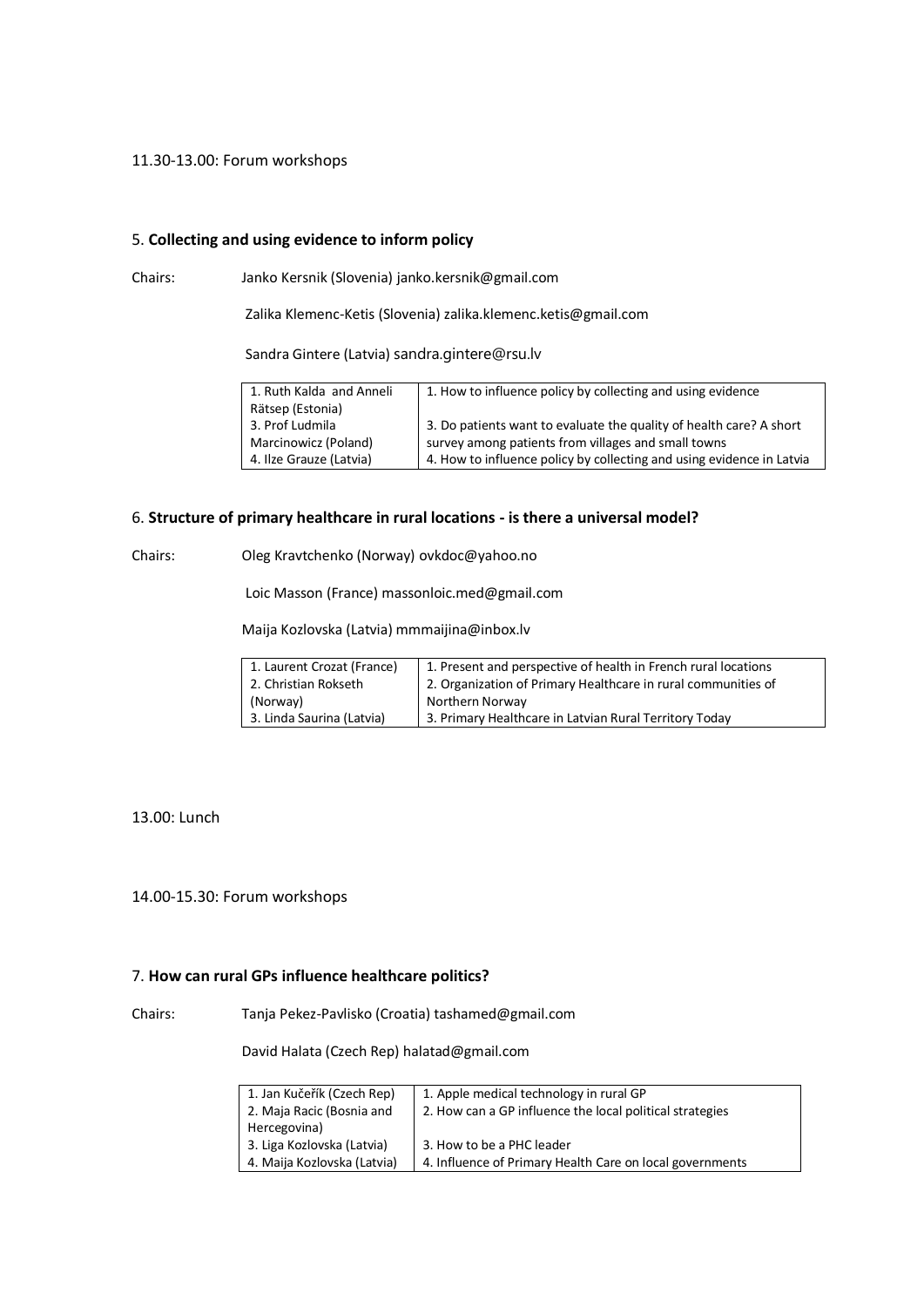#### 8. **Health-related behaviours and quality of life- Rural vs urban patients.**

Chairs: Jaume Banque (Spain) jbanquev@gmail.com

Gaida Berzina (Latvia) [gaiberzina@e-apollo.lv](mailto:gaiberzina@e-apollo.lv)

| 1. Inara Upmale (Latvia)   | 1. The Health Competency Determinant Factors of the Latvian<br>Population |
|----------------------------|---------------------------------------------------------------------------|
| 2. Aija Snikvalde (Latvia) | 2. How to "sell" new behaviours of health?                                |
| 3. Prof. Lech Panasiuk     | 3. Results of research about health-related behaviours and QoL in         |
| (Poland)                   | rural patients.                                                           |
| 4. Eero Merilind (Estonia) | 4. The impact of pay-for- performance on the workload in family           |
|                            | practices in Estonia                                                      |

#### 15.30-17.15: EURIPA Favorite Topics:

# 9. **Training in Rural Medicine in Europe: Graduates and Undergraduates. What political and academic actions are needed?**

Chairs: Lars Agreus (Sweden) Lars.Agreus@ki.se

Vija Silina (Latvia) [vija.silina@gmail.com](mailto:vija.silina@gmail.com)

| 1. Tailored education for medical students and registrars with their |
|----------------------------------------------------------------------|
| future i rural medicine                                              |
| 2. The development of a new education plan for registrars in family  |
| medicine in rural settings                                           |
| 3. Recruit and Retain: A multinational EU project on recruitment,    |
| training, skill development and professional development in rural    |
| medicine                                                             |
|                                                                      |

#### 10**. Building partnerships across sectors**

Chairs: Jean-Pierre Jaquet (France) jp.jacquet@cnge.fr

Donata Kurpas (Poland) dkurpas@hotmail.com

Dana Misina (Latvia) [danamisina@gmail.comm](mailto:danamisina@gmail.comm)

| 1. Uldis Likops (Latvia)    | 1. Collaboration between NGOs and primary care actors                 |
|-----------------------------|-----------------------------------------------------------------------|
| 2. Prof. Lech Panasiuk      | 2. Building partnerships across sectors - examples from the Institute |
| (Poland)                    | of Rural Health?                                                      |
| 3. Matthieu Sautel (France) | 3. Rules and incentives taken by authorities to retain and encourage  |
|                             | GP's to be in rural area in France. What is suitable in Europe?       |

17.00-17.20: Towards a Research Strategy in the European Rural Health Care setting. Donata Kurpas (Poland), Zalika Klemenc-Ketis (Slovenia), Christos Lionis (Greece)

17.20-18.30: Summing up of the Day session. Jose Lopez-Abuin (Spain) and the workshop chairs.

20.00: Rural Dinner (Social Program). Not included in registration fee.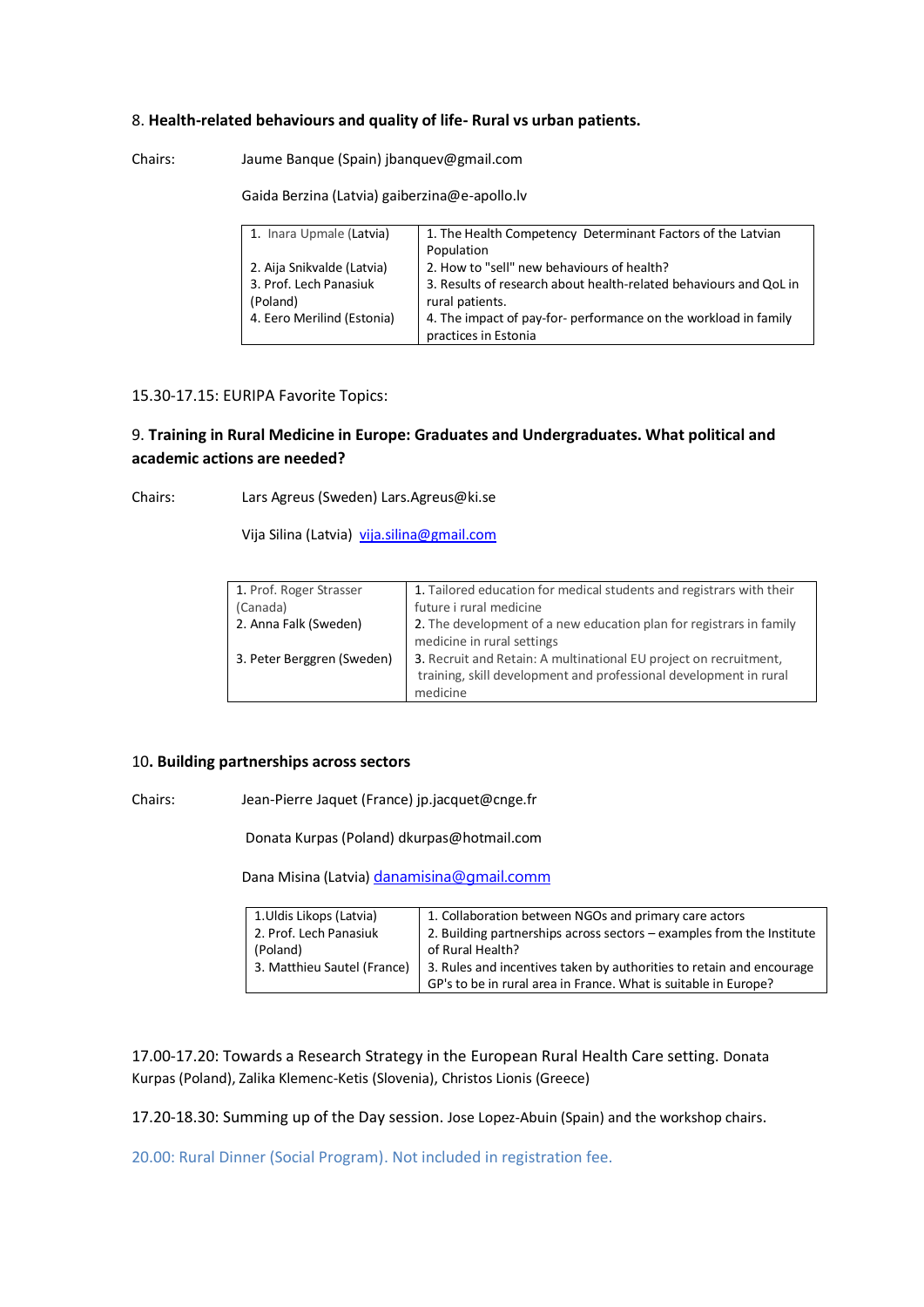Day 3: Sunday 28th

# 08.30-10.15: "Learning from the Experts" Sessions:

## 11. **Education**

Chair: Prof. Roger Strasser (Canada)

| 1. Prof. Ioan Stelian Bocsan     | 1. INTRO: What a rural doctor might need / want learning from |
|----------------------------------|---------------------------------------------------------------|
| (Romania)                        | extra muros lessons                                           |
| 2. Jarmila Seifertová (Czech     | 2. Czech experience with CME in GPs and ambulatory            |
| Rep)                             | paediatricians.                                               |
| 3. Prof. Louise Wilson (Orkney,  | 3. - "Broad Horizons - quality improvement, leadership and    |
| UK)                              | learning.                                                     |
| 4. Prof. Christopher Birt (Univ. | 4. Tackling simultaneously unhealthy nutrition and climate    |
| Liverpool, UK)                   | change: two problems in a rural environment                   |

#### 12. **Occupational Health**

Chair: Claudio Colosio (Italy) claudio.colosio@unimi.it

| 1. Prof. Claudio Colosio (Italy) &        | 1. INTRO: Towards universal health coverage for working people                                                                             |
|-------------------------------------------|--------------------------------------------------------------------------------------------------------------------------------------------|
| Ivan Ivanov (WHO, Geneva)                 |                                                                                                                                            |
| 2. Shengli Niu (ILO, Geneva)              | 2. The new ILO list of Occupational Diseases (OD) as a tool for<br>promoting diagnosis, prevention and compensation of OD in the<br>world. |
| 3. Gert van der Laan (The<br>Netherlands) | 3. New tools and approaches for detecting new and emerging<br>occupational risks and diseases                                              |
| 4. Stefano Mattioli (Italy)               | 4. Basic OH services in rural: a strategy for improving the access<br>to health surveillance at the workplace.                             |
| 5. Suvi Lethem (Finland)                  | 5. Collaboration between primary health care and occupational<br>health. The experience of the Baltic Sea Network on OH.                   |

## 10.10-10.15: Poster awards. Jane Randall-Smith

- 10.15-11.15: Closing Ceremony
	- Chair: Jose Lopez-Abuin (Spain)

| Speakers: | Tanja Pekez-Pavlisko (Croatia) |
|-----------|--------------------------------|
|           | Claudio Colosio (Italy)        |
|           | Dilek Guldal (Turkey)          |

11.30-13.30: Riga & Surroundings Tour (Social Program)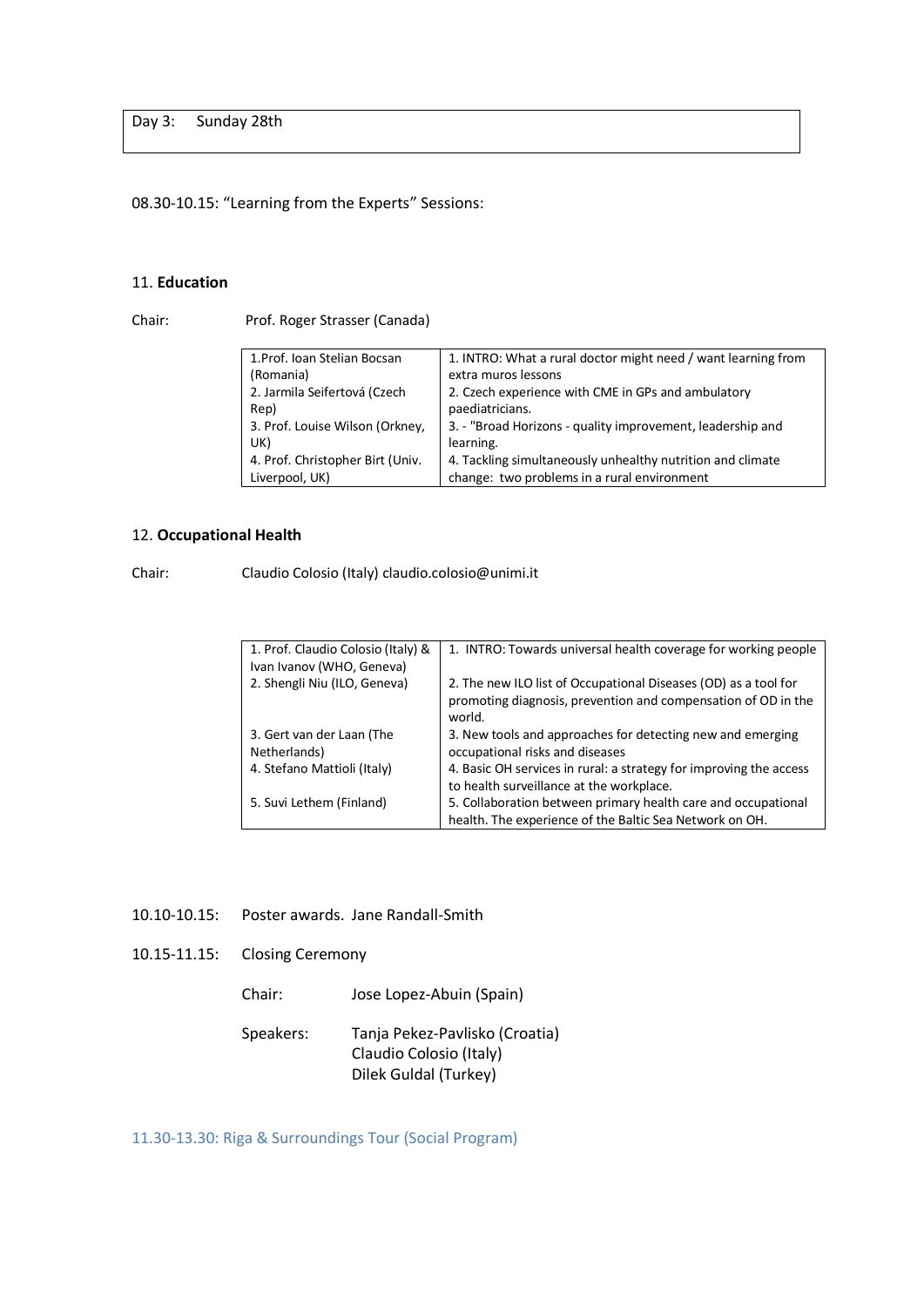## **Speaker affiliations:**

- Diederik Aarendonk (Nederland): Coordinator, European Forum of Primary Care
- Lars Agréus (Sweden): Family Phisician, Öregund Promary Healh Care Center. Chair, the Swedish Society for Rual Medicine. Professor, Centre for Family Medicine, Karolinska Institute/Stockholm County Council. EURIPA Executive.
- Kornelijus Andrijauskas (Lithuania): Kaltinėnų PHC and Kaunas University of Medicine
- Guntis Bahs (Latvia): Family Medicine Department chair, Riga Stradins University
- Peter Berggren (Sweden). Head of the Centre for Rural Medicine (GMC). Storuman Primary Health Care Center and Community Hospital, Västerbotten County Council. EURIPA IAB.
- Prof. Christopher Birt (UK): Department of Public Health and Policy, University of Birmingham. President, Section of Food and Nutrition of the European Public Health Association (EUPHA).
- Casandra Cantera-López (Spain): Family Doctor Trainee, El Greco Health Center, Getafe.
- Prof Claudio Colosio (Italy): University of Milano and International Centre for Rural Health, Milano. EURIPA IAB
- Laurent Crozat (France): member of ALUMPS France
- Gindrovel Dumitra (Romania): Romanian Society of Family Medicine. EURIPA IAB
- Anna Falk (Sweden): Coordinating Director of Studies for registrars in family medicine practicing in rural settings. Ange Primary Health Care Center.
- Raquel Gomez-Bravo (Spain): Hospital Can Misses, ibiza. Semfyc International. EURIPA Executive
- Prof Ilze Grauze (Latvia): Rīgas Stradina University
- Dilek Gudal (Turkey): Chair of the WONCA Europe 2015 Istambul conference
- Prof Jean-Pierre Jacquet (France): Department of General Practice, Faculty of Medicine, University Joseph Fourier, Grenoble. French National College of Teachers in General Practice. EURIPA Executive
- Prof Ruth Kalda (Estonia): Department of Family Medicine, University of Tartu
- Prof Janko Kersnik (Slovenia): Chair of Research Group Family Medicine Dept. University Medical School Ljubljana. Head of Family Medicine Department University Medical School Maribor. EURIPA Executive
- Ulrik Bak Kirk (Denmark): EQuiP manager, Praksis Plus International Director
- Zalika Klemenc-Ketis (Slovenia): Family Medicine departments of the Universities of Maribor and Lubljana. EURIPA IAB
- Liga Kozlovska (Latvia): Rural Family Doctor's Association
- Maija Kozlovska (Latvia): Rural Family Doctor's Association
- Jan Kučeřík (Czech Rep): Apple medical technology. iStores, Apple Premium Reseller
- Donata Kurpas (Poland): Department of Family Medicine, Medical University in Wroclaw. Public Higher Medical Professional School in Opole. EURIPA IAB
- Prof Gert van Der Laan (Netherlands): Academic Medical Center, Amsterdam
- Suvy Lehten (Finland): the Finnish Institute of Occupational Health, Helsinki